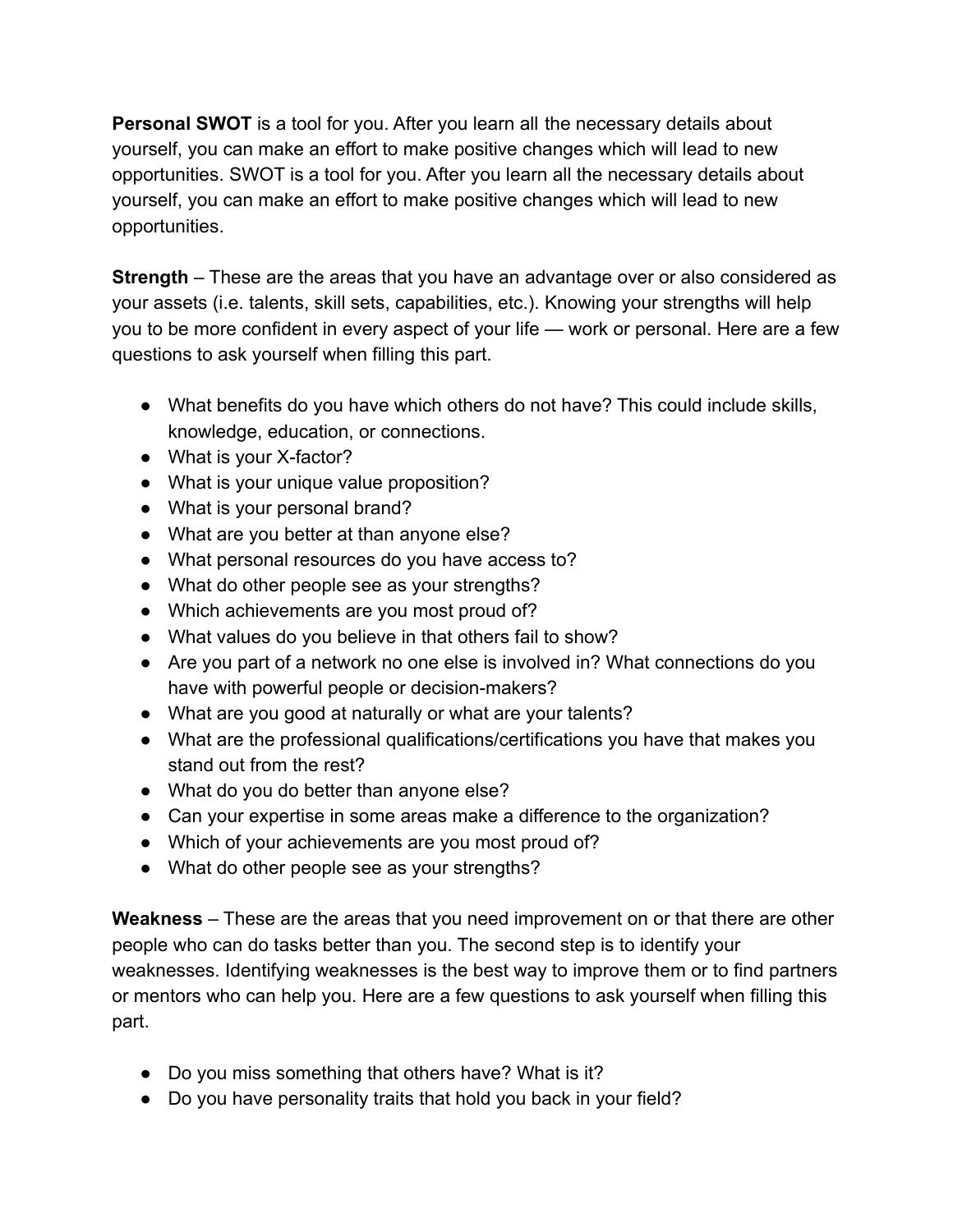- What are your negative work or everyday personal habits?
- Does any part of your education or training need improvement?
- What will the people around you see as your weaknesses?
- What work do you usually avoid because of lack of confidence?
- What do people think your weaknesses are?
- Are you happy with your education and skills training?
- Do you have any negative work habits?
- Which of your personality traits hold you back?

**Opportunity** – These are the possibilities where you can take advantage of, or where your talents, skills, and capabilities can flourish which leads to the achievement of your dreams, goals, and ambitions. Now it's time to think about external influences. Opportunities come in different shapes and forms. Sometimes opportunities pass by you without you even noticing them. So here are a few things to be on the lookout for.

- How can you transform your strengths into opportunities?
- How can you create opportunities by enhancing your strengths?
- How can you create opportunities through management or remove your weaknesses?
- What changes can you make in your personal life to give yourself a chance?
- How can your organization deliver opportunities for you?
- Are there any significant changes/advancements in your industry that you can take advantage of?
- Are there any training courses you think would make you stronger at your job?
- What new technology can assist you?
- Can you take advantage of the market in its present state?
- Do you have a network of strategic contacts to offer good advice or help you?
- Are any of your classmates or peers failing to do something important? Can you take advantage of it?
- Could you create an opportunity by offering solutions to problems?
- Can you take advantage of the market in its present state?
- Do you have a network of strategic contacts to offer good advice or help you?
- Are any of your classmates or peers failing to do something important? Can you take advantage of it?
- Could you create an opportunity by offering solutions to problems?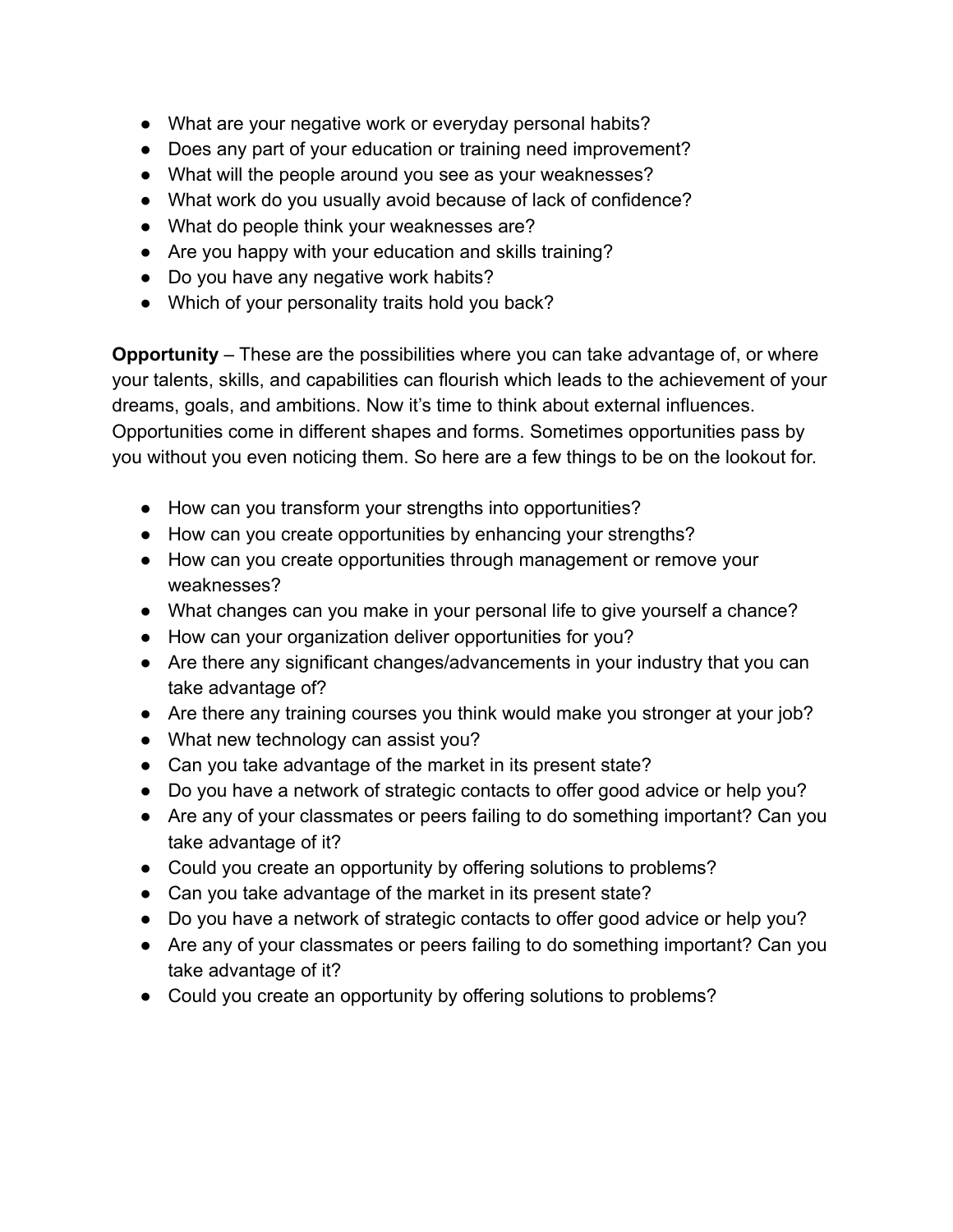**Threats -** These are the things that prevent or keep you from achieving your dreams and goals.

- What hindrances do you currently face in class, school or at work?
- Are any of your classmates or peers competing with you for projects or roles?
- Is your career interest or job changing?
- Can technological changes threaten your career goals or aspirations?
- Could any of your weaknesses lead to threats?

| <b>Strengths</b> | Weaknesses |
|------------------|------------|
|                  |            |
|                  |            |
|                  |            |
|                  |            |
|                  |            |
|                  |            |
|                  |            |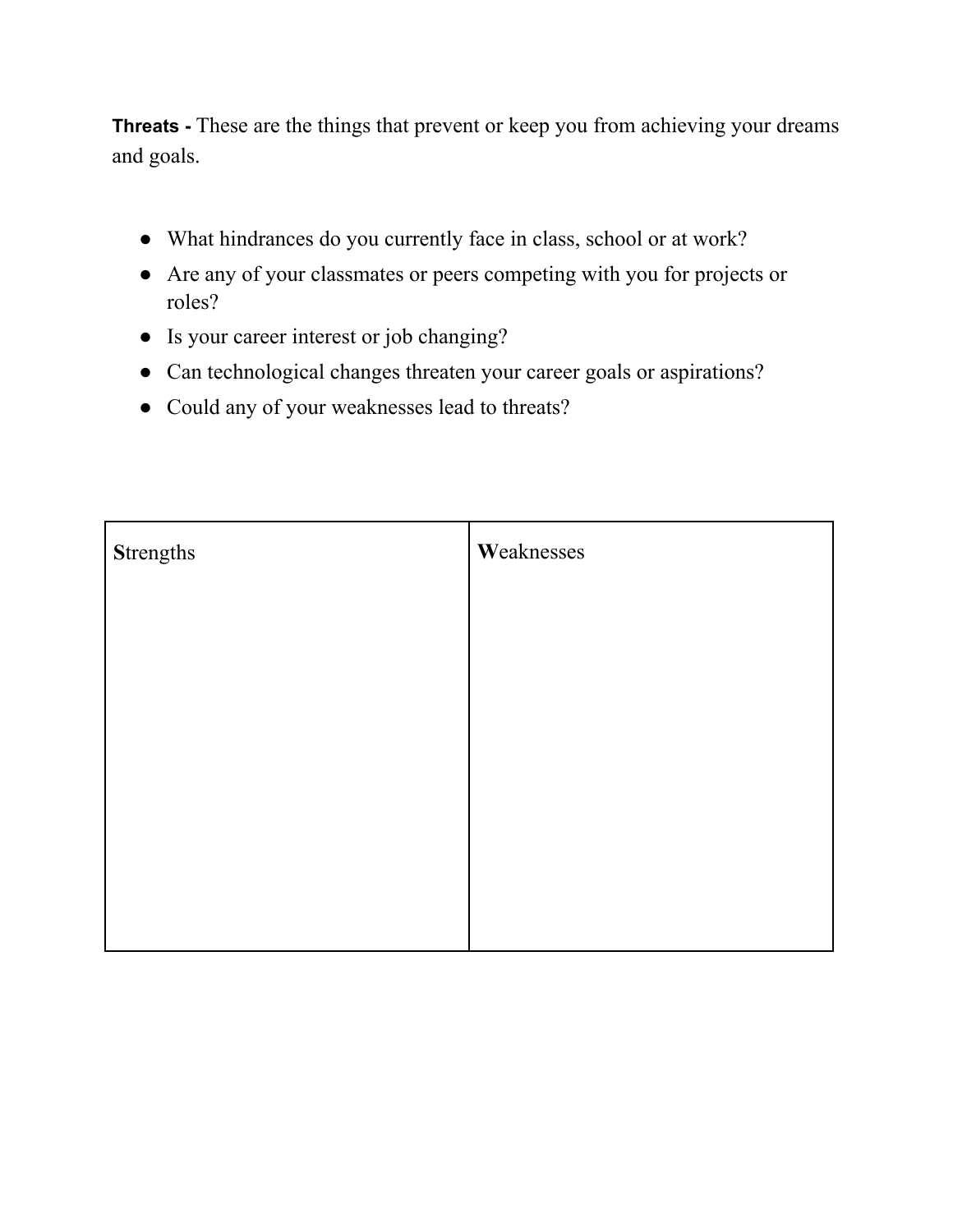| Opportunities | Threats |
|---------------|---------|
|               |         |
|               |         |
|               |         |
|               |         |
|               |         |
|               |         |
|               |         |